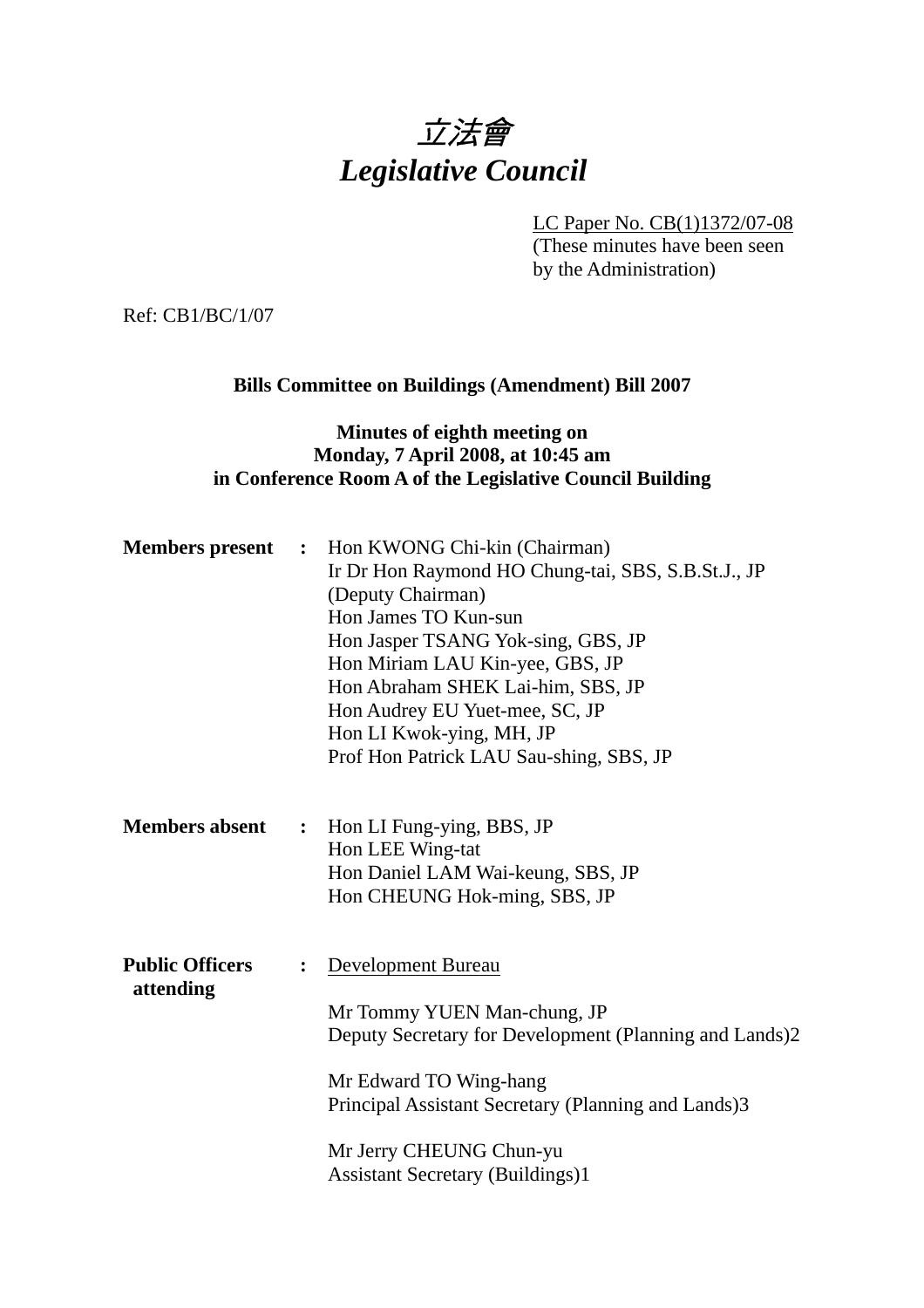|        |                             |                              | <b>Buildings Department</b>                                                                                                                                                                                          |
|--------|-----------------------------|------------------------------|----------------------------------------------------------------------------------------------------------------------------------------------------------------------------------------------------------------------|
|        |                             |                              | Mr CHEUNG Hau-wai, JP<br>Director of Buildings                                                                                                                                                                       |
|        |                             |                              | Mr LAM Siu-tong<br><b>Assistant Director (Support)</b>                                                                                                                                                               |
|        |                             |                              | Department of Justice                                                                                                                                                                                                |
|        |                             |                              | Mr Allen LAI Kai-pang<br><b>Senior Government Counsel</b>                                                                                                                                                            |
|        |                             |                              | Ms Carmen CHU Ying-hung<br><b>Senior Government Counsel</b>                                                                                                                                                          |
|        |                             |                              | Miss Selina LAU Suet-ching<br><b>Senior Government Counsel</b>                                                                                                                                                       |
|        | <b>Clerk in attendance:</b> |                              | Ms YUE Tin-po<br>Chief Council Secretary (1)3                                                                                                                                                                        |
|        |                             | <b>Staff in attendance :</b> | Mr Stephen LAM<br><b>Assistant Legal Adviser 4</b>                                                                                                                                                                   |
|        |                             |                              | Ms Guy YIP<br>Senior Council Secretary (1)5                                                                                                                                                                          |
| Action | I.                          |                              | <b>Confirmation of minutes of meeting</b><br>(LC Paper No. CB(1)1178/07-08<br>Minutes of meeting on 11 March<br>$\overline{\phantom{a}}$<br>2008)                                                                    |
|        |                             |                              | The minutes of the meeting held on 11 March 2008 were confirmed.                                                                                                                                                     |
|        | П.                          |                              | <b>Meeting with the Administration</b><br>(LC Paper No. CB(1)1179/07-08(01)<br>-- Administration's<br>response<br>to<br>raised<br>the<br>issues<br><b>Bills</b><br>at<br>Committee<br>meeting<br>on<br>27 March 2008 |
|        |                             | LC Paper No. CB(3)173/07-08  | The Bill                                                                                                                                                                                                             |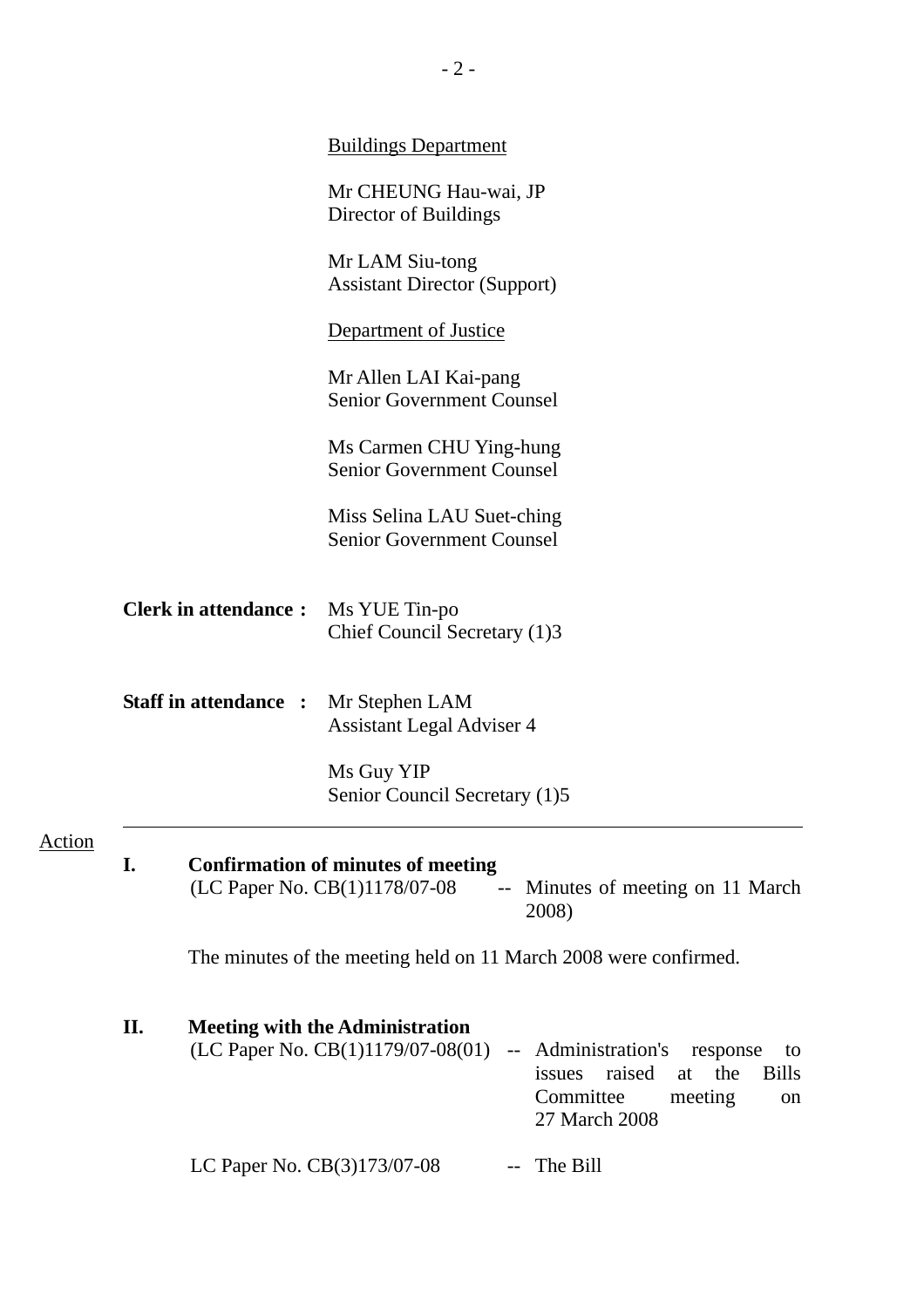| LC Paper No. $CB(1)473/07-08(01)$                  | -- Marked-up copy of the Bill<br>prepared by the Legal Service<br>Division                                                                               |
|----------------------------------------------------|----------------------------------------------------------------------------------------------------------------------------------------------------------|
| LC Paper No. $CB(1)1043/07-08(01)$                 | -- Draft Revisions to the Bill –<br>Clause 3                                                                                                             |
| LC Paper No. $CB(1)1146/07-08(01)$                 | -- Draft Revisions to the Bill –<br>Clauses 6, 7, 9, 13, 15, 18, 21,<br>22, 24, 26, 27, 28 and 42                                                        |
| Other relevant papers<br>Ref: DEVB(PL-B) 30/30/120 | -- The Legislative Council Brief<br>on "Buildings (Amendment) Bill<br>2007"<br>issued<br>by<br>the<br>Development Bureau                                 |
| LC Paper No. $CB(1)927/07-08(02)$                  | -- Preliminary draft of Building<br>(Minor Works and Related<br>Matters) Regulation<br>and<br>Schedule of Minor Works<br>provided by the Administration) |

2. The Bills Committee deliberated (Index of proceedings attached at **Appendix**).

The Administration's response to issues raised at the meeting held on 27 March 2008

Admin 3. The Administration was requested to provide the following information :

- (a) possible ways in respect of the legal framework and procedural arrangements to spell out clearly the legislative intent and identify the legal responsibilities of various parties that might be involved in the carrying out of minor works under various possible scenarios;
- (b) scenarios under which a building owner would discharge his duties stipulated in new sections 4A and 9AA for the appointment of qualified persons to commence or carry out minor works and hence would not be deemed as knowingly contravening the BO, with reference to similar provisions in other legislation and case law; and
- (c) response to members' view that the Administration should delete the proposed term of imprisonment imposed on the person for whom minor works were to be carried out, in particular building owners, for non-compliance of the proposed minor works control system under Class III, taking into account the nature and gravity of the offence.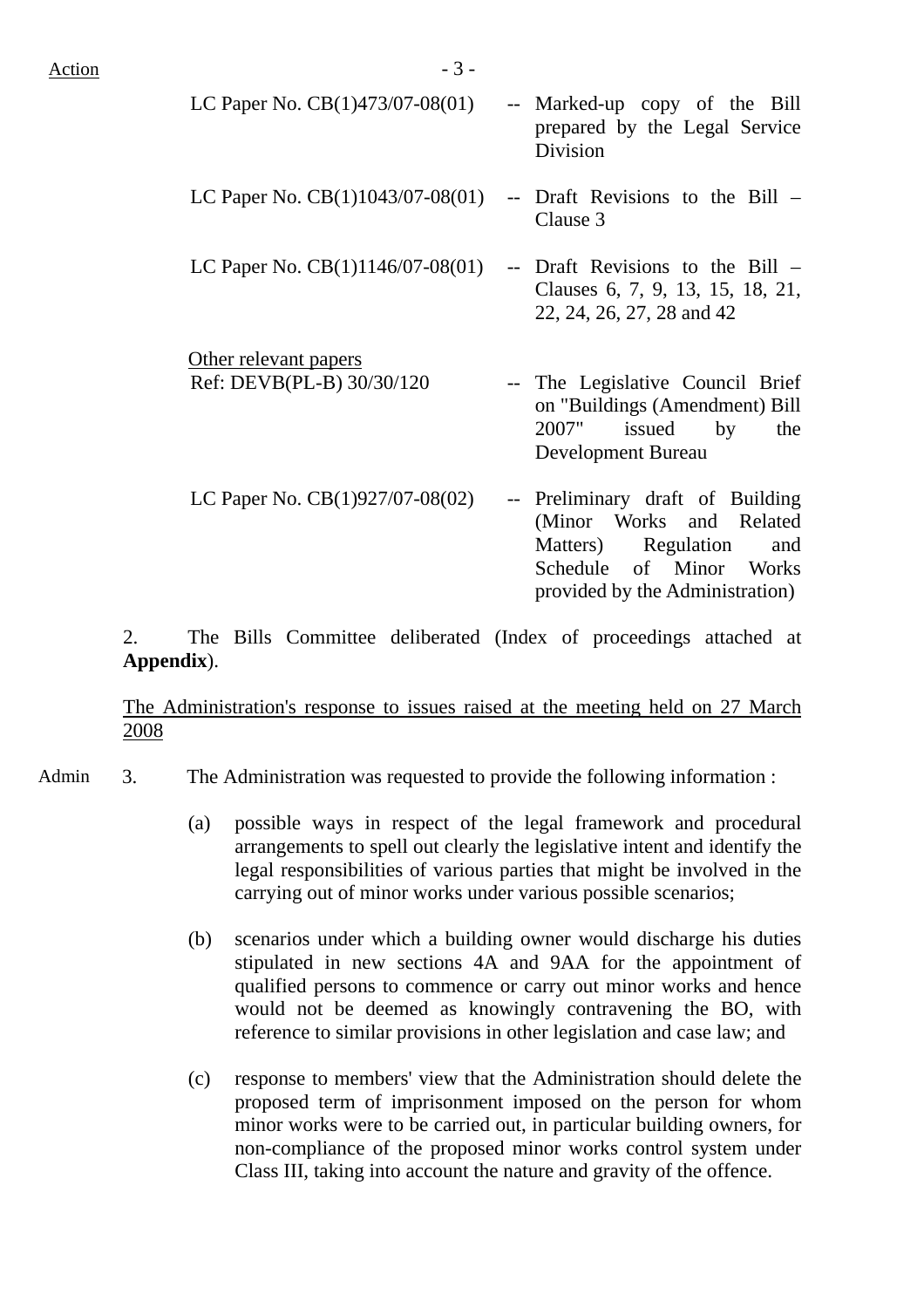## Clause-by-clause examination of the Bill

- Admin 4. The Administration undertook to:
	- (a) consider adding "但" before "第  $4A(1)$ 及  $9AA(1)$ 條已獲符合" in the Chinese version of the new section 14AA; and
	- (b) consider simplifying the drafting of the new section 24AA relating to the specification of persons to whom orders for demolition, removal, or alteration of minor works commenced under the simplified requirements would be served.

#### Date of next meeting

5. The Chairman reminded members that the ninth meeting of the Bills Committee would be held on Tuesday, 22 April 2008 at 4:30 pm to continue clause-by-clause examination of the Bill starting from clause 26.

#### **III. Any other business**

6. There being no other business, the meeting ended at 12:35 pm.

Council Business Division 1 Legislative Council Secretariat 28 April 2008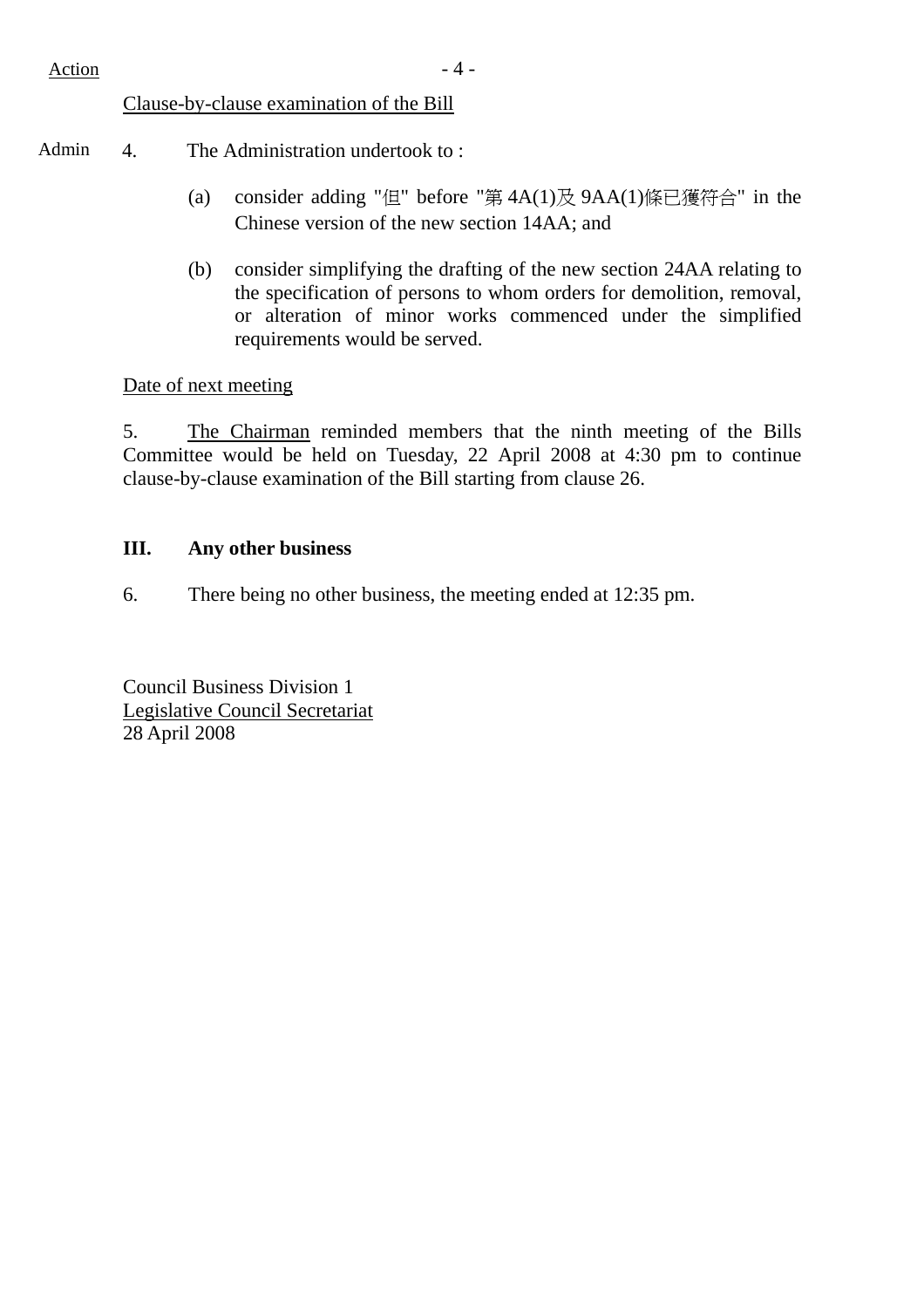#### **Proceedings of eighth meeting of Bills Committee on Buildings (Amendment) Bill 2007 on Monday, 7 April 2008, at 10:45 am in Conference Room A of the Legislative Council Building**

| <b>Time</b><br>marker | <b>Speaker</b>                                                                                                                                              | Subject(s)                                                                                                                                                                                                                                                                                                                                                                                                                                                                                                                                                                                                                                                                                                                                                                                                                                                                                                                                                                                                                                                                                                                                                                                                                                                                                                                                                                                                                                                                                                                                                                                                                                                                                                                                                                                                                                                                                                                        | <b>Action</b><br>required |
|-----------------------|-------------------------------------------------------------------------------------------------------------------------------------------------------------|-----------------------------------------------------------------------------------------------------------------------------------------------------------------------------------------------------------------------------------------------------------------------------------------------------------------------------------------------------------------------------------------------------------------------------------------------------------------------------------------------------------------------------------------------------------------------------------------------------------------------------------------------------------------------------------------------------------------------------------------------------------------------------------------------------------------------------------------------------------------------------------------------------------------------------------------------------------------------------------------------------------------------------------------------------------------------------------------------------------------------------------------------------------------------------------------------------------------------------------------------------------------------------------------------------------------------------------------------------------------------------------------------------------------------------------------------------------------------------------------------------------------------------------------------------------------------------------------------------------------------------------------------------------------------------------------------------------------------------------------------------------------------------------------------------------------------------------------------------------------------------------------------------------------------------------|---------------------------|
| $000047 -$<br>000124  | Chairman                                                                                                                                                    | Confirmation of minutes of the meeting held on<br>26 February 2008 (LC Paper No. CB(1)1112/07-08)                                                                                                                                                                                                                                                                                                                                                                                                                                                                                                                                                                                                                                                                                                                                                                                                                                                                                                                                                                                                                                                                                                                                                                                                                                                                                                                                                                                                                                                                                                                                                                                                                                                                                                                                                                                                                                 |                           |
| $000125 -$<br>010440  | Chairman<br>Administration<br>Mr James TO<br>Ms Miriam LAU<br>Prof Patrick LAU<br>Ms Audrey EU<br>Assistant<br>Legal<br>Adviser 4 (ALA)<br>Ir Dr Raymond HO | The Administration's response to issues raised at<br>the meeting on 27 March 2008<br>(LC Paper No. CB(1)1179/07-08(01))<br>members'<br>queries,<br>(a)<br>In<br>response<br>to<br>the<br>Administration advised that new sections 4A<br>and 9AA of the Bill did not specify building<br>owner as the person for whom minor works<br>were to be commenced or carried out.<br>In<br>other words, if an agent (such as a property<br>management company commissioned by the<br>co-owners of a building to carry out repair<br>for the<br>common<br>works<br>parts<br><b>or</b><br>an<br>air-conditioning<br>retailer<br>providing<br>installation service of the air-conditioners), on<br>behalf of a building owner or tenant, directly<br>appointed qualified persons to commence or<br>carry out the minor works, he had a role under<br>the Buildings Ordinance (Cap. 123) (BO) as<br>the party for which minor works were to be<br>commenced or carried out. In identifying the<br>person(s) who was responsible for making the<br>appointment under new sections 4A or 9AA for<br>enforcement or prosecution, the Building<br>Authority (BA) would gather evidence such as<br>the specified forms notifying BA of the<br>appointment and commencement/completion<br>of the minor works. Offences for knowingly<br>contravening new sections 4A and 9AA were<br>stipulated in the new section $40(1AB)$ of the<br>Bill. As regards RMWCs, the penalties for<br>non-compliance with the minor works control<br>system were stipulated in proposed sections<br>$40(2E)$ and $(2F)$ .<br>Discussion on the practical difficulties in<br>(b)<br>identifying the person for whom minor works<br>were to be commenced or carried out under<br>new sections 4A and 9AA of the Bill. ALA<br>suggested that an additional identifier, such as<br>a signatory, might help draw conclusive<br>evidence for the purpose of carrying out the |                           |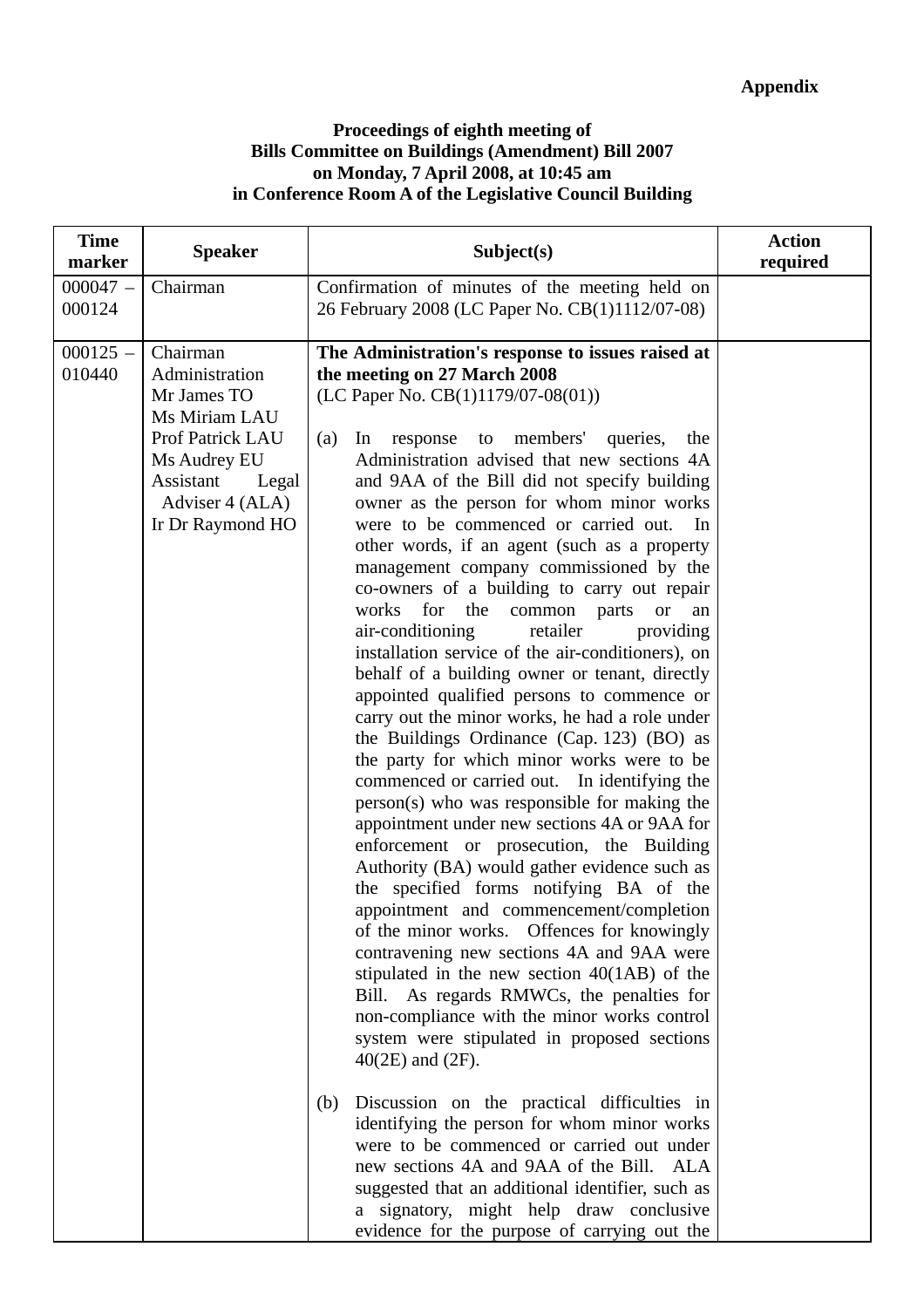| <b>Time</b><br>marker | <b>Speaker</b> | Subject(s)                                                                                                                                                                                                                                                                                                                                                                                                                                                                                                                                                                                                                                                                                                                                                                                                                                                                                                                                                                                                      | <b>Action</b><br>required                                                                              |
|-----------------------|----------------|-----------------------------------------------------------------------------------------------------------------------------------------------------------------------------------------------------------------------------------------------------------------------------------------------------------------------------------------------------------------------------------------------------------------------------------------------------------------------------------------------------------------------------------------------------------------------------------------------------------------------------------------------------------------------------------------------------------------------------------------------------------------------------------------------------------------------------------------------------------------------------------------------------------------------------------------------------------------------------------------------------------------|--------------------------------------------------------------------------------------------------------|
|                       |                | provisions of the Bill. Prof Patrick LAU<br>suggested that permission might be given to<br>RMWCs only to sign specified forms relating<br>to minor works. Ir Dr Raymond HO<br>considered that building owners should not be<br>held accountable for not complying with the<br>proposed minor works control system.<br>He<br>raised that if accidents occurred during the<br>course of works implementation of Class III<br>minor works, the RMWC concerned might try<br>to evade their legal liabilities by not reporting<br>the relevant minor works project to the BA.<br>Ms Miriam LAU doubted that the current<br>drafting of the Bill did not adequately reflect<br>the legislative intent. She also reminded the<br>Administration to fully inform all affected<br>parties, such as the air-conditioner retailers<br>who had a role to directly appoint qualified<br>persons to install supporting frames for<br>air-conditioners, before the commencement of<br>the proposed minor works control system. |                                                                                                        |
|                       |                | The Administration advised that it would<br>(c)<br>review the legal framework and procedural<br>arrangements with a view to clarifying the<br>legislative intent relating to the legal<br>responsibilities of various parties that might be<br>involved in the carrying out of minor works,<br>namely the owner or tenant of a premises, the<br>agent, the registered professional/contractor<br>and the workers employed by contractors,<br>under various possible scenarios. Extensive<br>publicity and public education would be<br>conducted after passage of the Bill. In fact,<br>Administration had<br>consulted<br>the<br>the<br>air-conditioning industry on their views on the<br>implications of the proposed minor works<br>control system.                                                                                                                                                                                                                                                         | The<br>Administration to<br>take<br>action<br>as<br>stated<br>in<br>paragraph $3(a)$ of<br>the minutes |
|                       |                | Ms Audrey EU opined that to uphold the<br>(d)<br>integrity of the policy to regulate building<br>works that were minor in scale, the building<br>owner(s) concerned should be regarded as the<br>person(s) for whom minor works were to be<br>commenced or carried out and required to<br>comply with the BO. However, if they had<br>made reasonable acts to discharge their duties,<br>they should not be deemed as knowingly<br>contravening the BO.                                                                                                                                                                                                                                                                                                                                                                                                                                                                                                                                                         | The<br>Administration to<br>take<br>action<br>as<br>stated<br>in<br>paragraph $3(b)$ of<br>the minutes |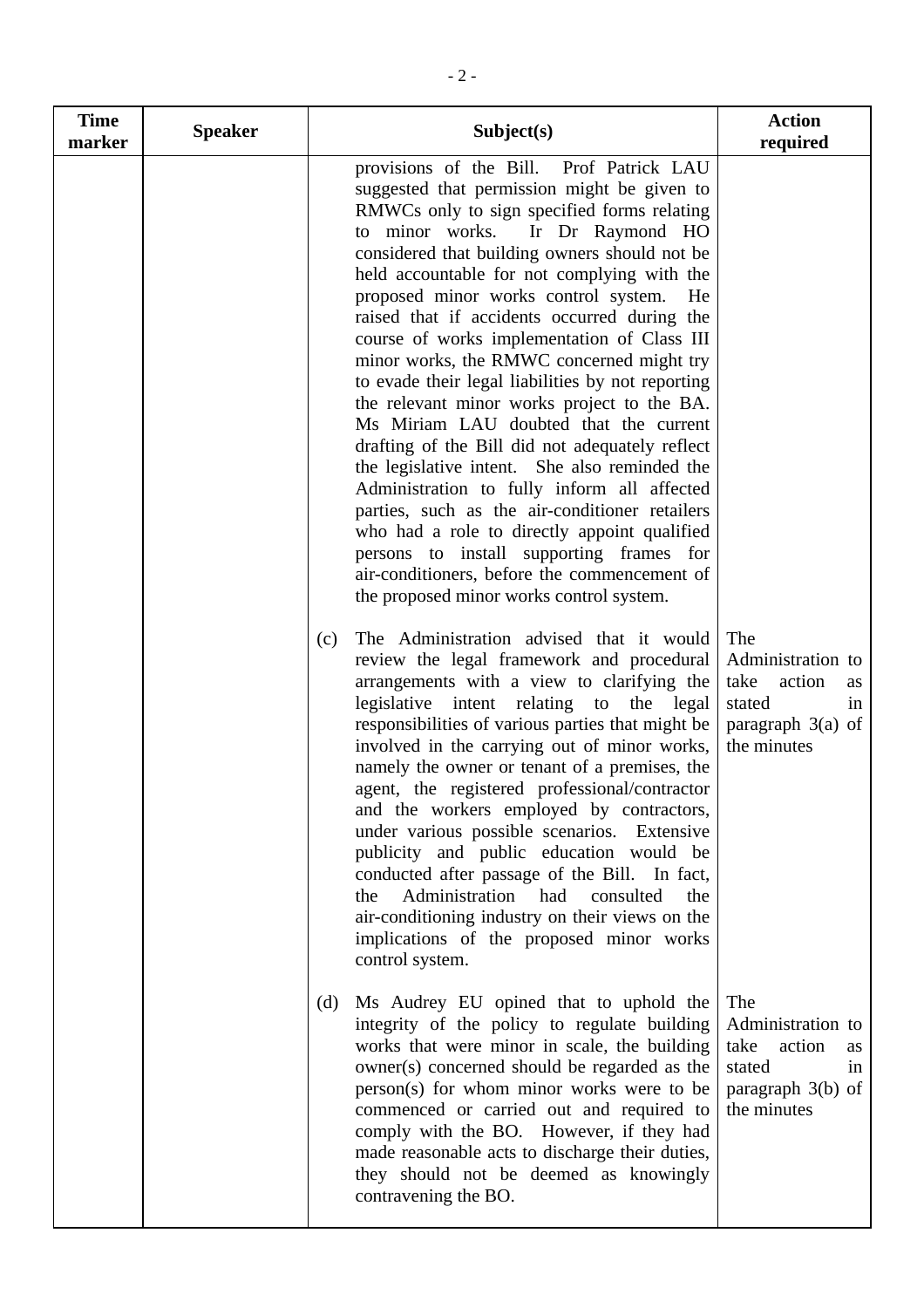| <b>Time</b><br>marker | <b>Speaker</b>                              | Subject(s)                                                                                                                                                                                                                                                                                                                                                                                                      | <b>Action</b><br>required                                                                              |
|-----------------------|---------------------------------------------|-----------------------------------------------------------------------------------------------------------------------------------------------------------------------------------------------------------------------------------------------------------------------------------------------------------------------------------------------------------------------------------------------------------------|--------------------------------------------------------------------------------------------------------|
|                       |                                             | In response to Ms Miriam LAU's enquiry, the<br>(e)<br>Administration advised that RMWCs might be<br>required to present their registration certificates<br>for identification of their eligibility for<br>carrying out minor works.<br>Consideration<br>would be given to requiring them to specify<br>their registered Class, minor works items and<br>registration number in<br>their promotion<br>materials. |                                                                                                        |
|                       |                                             | The Chairman opined that the Administration<br>(f)<br>should lift the proposed term of imprisonment<br>to be imposed on the person for whom minor<br>works were to be carried out, in particular<br>building owners, for non-compliance of the<br>proposed minor works control system under<br>Class III, taking into account the nature and<br>gravity of the offence.                                         | The<br>Administration to<br>take<br>action<br>as<br>stated<br>in<br>paragraph $3(c)$ of<br>the minutes |
| $010441 -$<br>010747  | Chairman<br>Administration                  | Clause-by-clause examination of the Bill<br>(LC)<br>Paper Nos.<br>$CB(1)473/07-08(01)$<br>and<br>$CB(1)1146/07-08(01))$                                                                                                                                                                                                                                                                                         |                                                                                                        |
|                       |                                             | Clause $14$ – Appointment and powers of disciplinary<br><u>board</u>                                                                                                                                                                                                                                                                                                                                            |                                                                                                        |
|                       |                                             | Members raised no query.                                                                                                                                                                                                                                                                                                                                                                                        |                                                                                                        |
| $010748 -$<br>011453  | Chairman<br>Administration                  | <b>Disciplinary</b><br>Clause<br>15<br>proceedings<br>for<br>$\overline{\phantom{m}}$<br>contractors                                                                                                                                                                                                                                                                                                            |                                                                                                        |
|                       |                                             | Members raised no query.                                                                                                                                                                                                                                                                                                                                                                                        |                                                                                                        |
| $011454 -$<br>011654  | Chairman<br>Administration<br>Ms Miriam LAU | Clause $16$ – New section 14AA (approval and<br>consent not required for minor works)<br>For the Chinese version of the Bill, Ms Miriam<br>LAU suggested to add "但" before "第4A(1)及<br>9AA(1)條已獲符合".                                                                                                                                                                                                            | The<br>Administration to<br>take<br>action<br>as<br>stated<br>in<br>paragraph 4(a) of<br>the minutes   |
| $011655 -$<br>011722  | Chairman<br>Administration                  | Clause $17$ – Provision for urgent work                                                                                                                                                                                                                                                                                                                                                                         |                                                                                                        |
|                       |                                             | Members raised no query.                                                                                                                                                                                                                                                                                                                                                                                        |                                                                                                        |
| $011723 -$<br>011809  | Chairman<br>Administration                  | Clause $18$ – Occupation of new building<br>The Administration advised that the clause would be<br>deleted in view of the comment from the Hong                                                                                                                                                                                                                                                                 |                                                                                                        |
|                       |                                             | Kong Institute of Surveyors.                                                                                                                                                                                                                                                                                                                                                                                    |                                                                                                        |